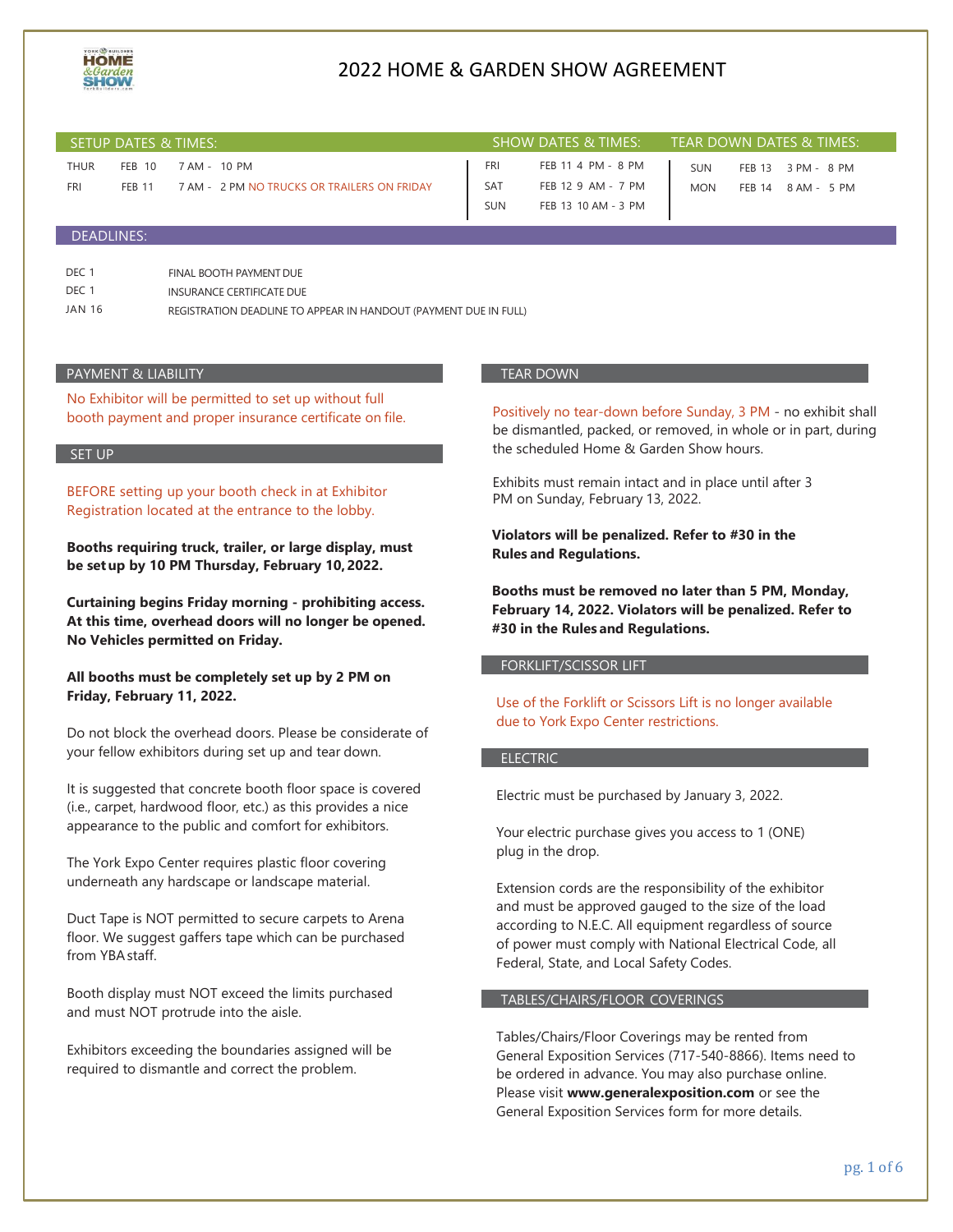

## **CURTAINS**

Curtains are included with the cost of the booth. Curtain color is black.

### **SECURITY**

Building is locked and no one is permitted entry during non-show hours.

The York Builders Association will not be held responsible for items lost or stolen.

Exhibitors exiting the building at show closing each evening may be asked to present identification if they are removing any items from the Show floor.

Exhibitors are asked to exit the building at the front entrance and not at the emergency exits.

### RULES & REGULATIONS

Read the Home & Garden Show Rules and Regulations included with exhibitor materials for complete exhibitor requirements.

### RESTRICTIONS FROM THE EXPO CENTER

NO popcorn, food, helium balloons, or drinks can be handed out from exhibitor booths.

### EXHIBITOR PASSES

ALL exhibitors are required to present an exhibitor pass to gain entry to the Show during Show hours.

Exhibitor passes must be picked up at the Will-Call table on Friday.

Exhibitor passes are shown at the door but not collected.

Volunteers working at the entrance are instructed to admit no one without a pass - business cards, uniforms, etc. will not gain access to the Show area.

Exhibitors will be permitted entry to the Show one-half hour prior to Show opening.

#### EXHIBITOR PARKING

All Exhibitors are expected to park at the side entrances. This policy ensures that patrons entering the show have convenient access.

### DURING THE SHOW

All side and emergency doors are to remain closed during the Show.

If the temperature of the building is uncomfortable, please contact the Ticket Office at the front of the building.

Exhibitors wishing to take breaks for smoking, etc. must exit at the front entrance.

## INTERNET

Wireless Internet is available free of charge. You may also purchase a hot spot and service from another service provider. If you require uninterrupted service, we strongly recommend purchasing your own hot spot and service.

### ARENA INFORMATION

Weis Arena at York Fairgrounds 334 Carlisle Ave York, PA 17404 717 -848-2596

### CONTACT INFORMATION

York Builders Association 540 Greenbriar Road York, PA 17404 717-767-2444 [info@yorkbuilders.com](mailto:info@yorkbuilders.com) yorkbuilders.com

#### FIND THIS PACKET INFO ON OUR WEBSITE

yorkbuilders.com : located under the Exhibitor Info tab under HOME & GARDEN SHOW.

#### FILL OUT YOUR FORMS ONLINE

You have the ability to download your forms and email them to us. Visit [www.yorkbuilders.com :](http://www.yorkbuilders.com/) located underthe Exhibitor Info tab under HOME & GARDEN SHOW.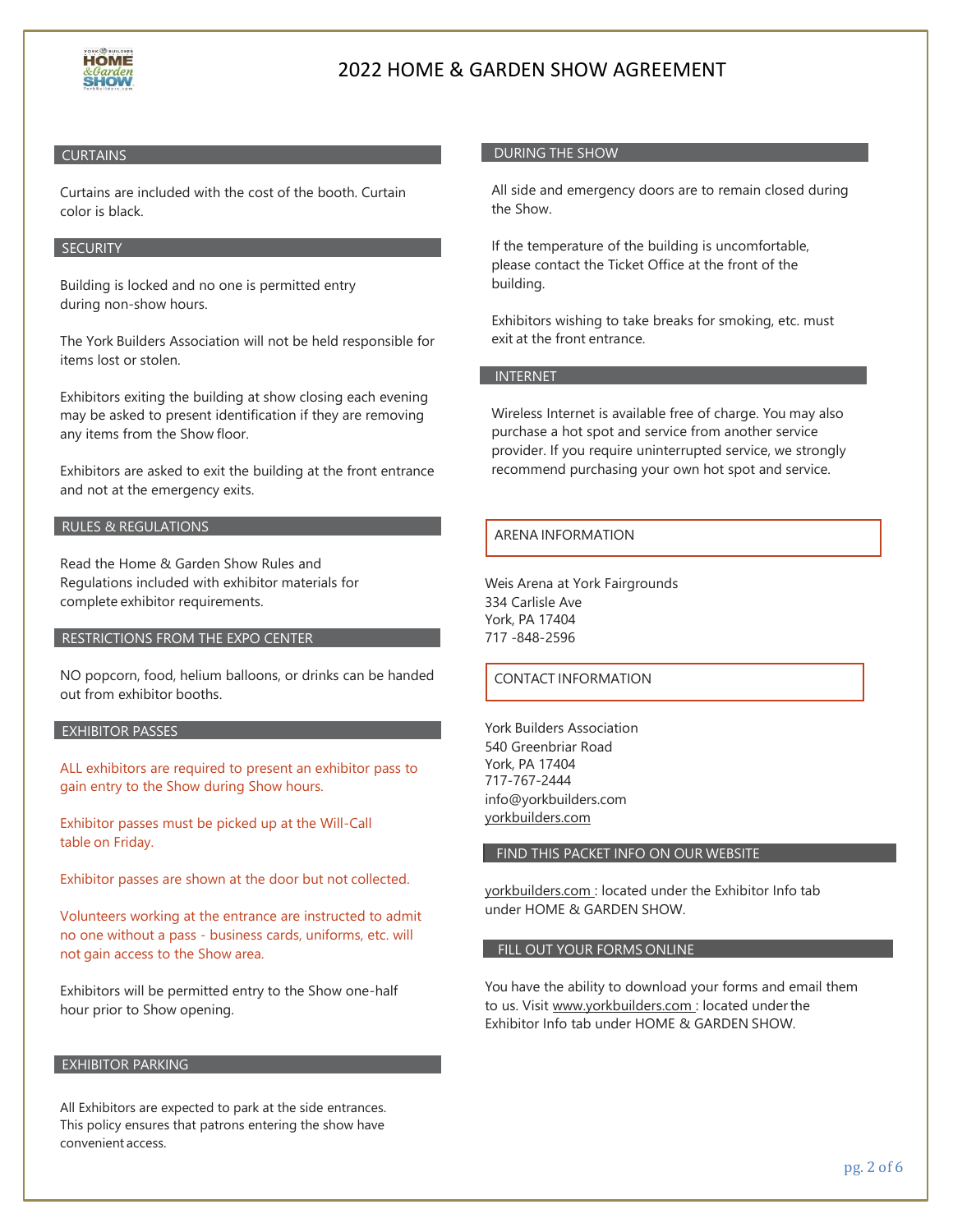

## **RULES AND REGULATIONS**

**Rules and Amendments:** Exhibitor agrees to the terms, conditions, rules and regulations set forth below. The York Builders Association has the full authority to make such further rules, amendments, and regulations as may be considered necessary or desirable for the safe and proper conduct of the Show. The York Builders Association has full authority to interpret and enforce all rules and regulations.

Please note - Failure to comply may result in YBA exercising their right to exclude any vendor from participation in future events.

- 1. **Valid Contract for Space.** Applicants are required to execute online Registration/Contract to The York Builders Association. To be valid, each Registration/ Contract must convey payments as stated on the Registration/Contract.
- 2. **Payment.** 50% is due upon registration with the final payment due December 1, 2021.
- 3. **Booth space purchased after Dec. 1, 2021,** must be paid in full with a credit card upon registration, a 3% convenience fee will be applied.
- 4. **Cancellations.** Booth space fees are non-refundable if cancelled after October 1, 2021. If cancellation is received prior to October 1, exhibitor will receive a full refund. Cancellations must be requested in writing by certified mail to: York Builders Association, 540 Greenbriar Road, York, PA 17404.
- 5. **Space Assignments.** Previous year exhibitors will have first right of acceptance on their previous booth for a limited period of time. Upon expiration of that time period all booth assignments will be based upon Registration/Contract submitted on a first-come, first-served basis.
- 6. **Applying for Membership.** Non-members may apply for York Builders Association membership if requirements are met. Membership application is required by Dec. 1, 2021. Exhibitor application must be submitted with the non-member rate. Upon Membership approval, a refund will be issued. Membership Applications can be found on our website at: yorkbuilders.com.
- 7. **Liability Insurance.** Exhibitors, at their own expense, shall obtain and maintain in effect a commercial general liability insurance policy, written on an occurrence basis, that provides coverage against claims for bodily injury or property damage occurring on the premises of the Show, including without limitation the building and parking lots. Such policy shall afford protection with an occurrence limit of not less than One Million Dollars (\$1,000,000.)

The additional insured clause that must appear on the Certificate of Liability is either "York Builders Association is additional insured." or "York Builders Association is additional insured from February 10, 2022 through February 14, 2022 for the Home & Garden Show." Exhibitor shall deliver to the York Builders Association, no later than December 15, 2021, a certificate of insurance evidencing said coverage. Failure by the exhibitor to comply shall result in termination of this contract without refund of any part of the rental fee.

- 8. **All Exhibitors must be current in all debts** to the York Builders Association in order to participate in the Show.
- 9. **Home & Garden Show Handout**. Exhibitors must be registered prior to January 16, 2022, to be listed in the Home & Garden Show Guide insert. Registrations after this date are not guaranteed to appear in the guide.
- 10. **Entry to the Show** area during non-Show hours is strictly prohibited. The buildings are kept locked and no one is admitted without special permission from the York Builders Association Staff.
- 11. **Exhibitor Property.** All reasonable means are taken by the York Builders Association to protect the property of the exhibitors. However, all goods, wares, and merchandise of any kind placed in the Show is understood to be at the owner's risk. With acceptance of this contract, the York Builders Association is released from any and all claims, demands, suits, judgments, costs, attorney's fees, and other damages arising out of occurrences in or at the leased space or as occasioned or suffered by exhibitor or any of its employees, agents or persons in attendance in or at such space. EXHIBITORS ARE URGED TO USE CAUTION AND NOT LEAVE VALUABLES IN BOOTHS WHEN NOT ATTENDED, DURING SET-UP AND TEAR- DOWN.
- 12. **Prohibitions.** The York Builders Association reserves the right to prohibit an exhibit or part of an exhibit which, in their judgment, may detract from the character of the Show. This restriction includes persons, things, displays, conduct and printed matter.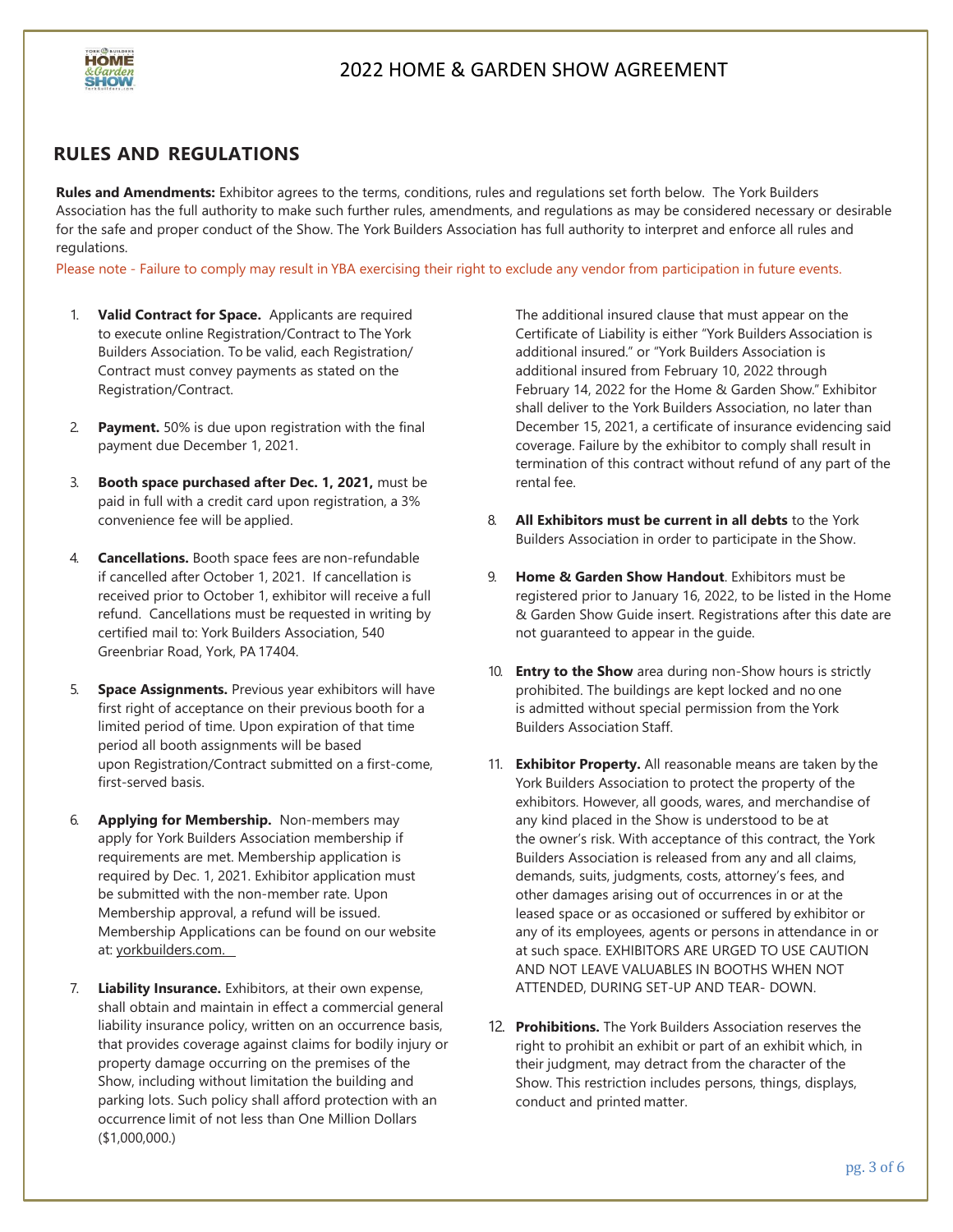

- 13. **Subletting of exhibit space is prohibited.** Two or more firms may not exhibit in a single space unless a special arrangement is made with the York Builders Association.
- 14. **Booth Sizes.** Contracted exhibit space is sold in increments of 10' X 10' floor space or Showcases which are sold in increments of 20' X 20' floor space. There are no longer height restrictions - HOWEVER - The YBA Staff and the Home & Garden Show Committee reserve the right to disallow exhibit elements if hindering other booths, and booth walls must be finished on all sides exposed, including back and sides that reach beyond curtains. Exposed plywood is not acceptable, and you will be asked to apply a curtain at your expense.
- 15. **Oversize restrictions**. No exhibit will be permitted to protrude into adjoining booths or the aisles at either floor or height levels. No exceptions to this rule. No signs may be erected which block the visibility of another booth.
- 16. **Giveaways**. No exhibitor may advertise or distribute tickets for prizes or give-a-ways which are contingent upon a purchase, or conduct any promotions with obligations imposed.
- 17. **Electrical Service** must be purchased by the Exhibitor no later than January 1, 2022. Extension cords are the responsibility of the exhibitor and must be approved gauged to the size of the load according to N.E.C. All equipment regardless of source of power must comply with National Electrical Code, all Federal, State and Local Safety Codes.
- 18. **No popcorn, or helium balloons** per our contract with the York Expo Center.
- 19. **Venue property.** The exhibitor will be required to replace, repair, or otherwise assume all expenses for any defacement or injury of the premises caused by their exhibit or its representative(s).
- 20. **All aisles must be kept clear.** Exhibits, interviews, demonstrations, distribution of literature, etc. must be made within the exhibitor's space only.
- 21. **Non-flammable.** Booths must be able to pass Fire Marshall's inspection and for this reason non-flammable materials are recommended.
- 22. **Duct Tape** is NOT permitted on the show floor.Per York Expo Center Rules & Regulations - under NO circumstances may anything other than non-residue type tape be used. (Failure to comply will result in YBA's ability to exercise their right to exclude any vendor from participation in future events and cost for clean-up.)
- 23. **Forklift and Scissor Lift services** are no longer available due to York Expo Center restrictions.
- 24. **Event delays and cancellations.** Neither the York Builders Association, nor York Expo Center, shall be required to perform any term, condition, or covenant in this lease so long as such performance is delayed or prevented by Acts of God, strikes, lockouts, materials or labor restrictions by any governmental authority, civil riot, floods, or any other cause not reasonably within the control of the York Builders Association or York Expo Center and which by the exercise of due diligence York Builders Association or York Expo Center is unable, wholly or in part to prevent or overcome.
- 25. **Disputes.** All disputes arising from any cause whatsoever among exhibitors shall be adjusted by the York Builders Association whose decision shall be final. All special requests by exhibitors shall be directed to the York Builders Association. The York Builders Association reserves the right to adopt and promulgate such further Rules and Regulations it deemed necessary.
- 26. **Curtains** are included in the cost of the booth space.
- 27. **Floor Coverings.** It is suggested that the floor in your booth space is covered (i.e., carpet, hardwood floor, etc.) This provides a nice appearance to the public but is not required. The York Expo Center requires plastic floor covering underneath any hardscape or landscape material.
- 28. **Exhibitor's booth** is to be staffed by an authorized representative(s) during all Show hours. Exhibitors not able to staff their booth the entire weekend must give written notice by January 17, 2022, to the York Builders Association regarding the date and time the booth will not be staffed. Exhibitor is required to place a sign in their booth indicating their absence.
- 29. **Set up.** Displays consisting of trailers/vehicles or that require large vehicles or equipment to erect must be set up no later than 10 p.m.,Thursday, February 10, 2022. Curtaining will begin Friday morning and will prohibit entrance of vehicles.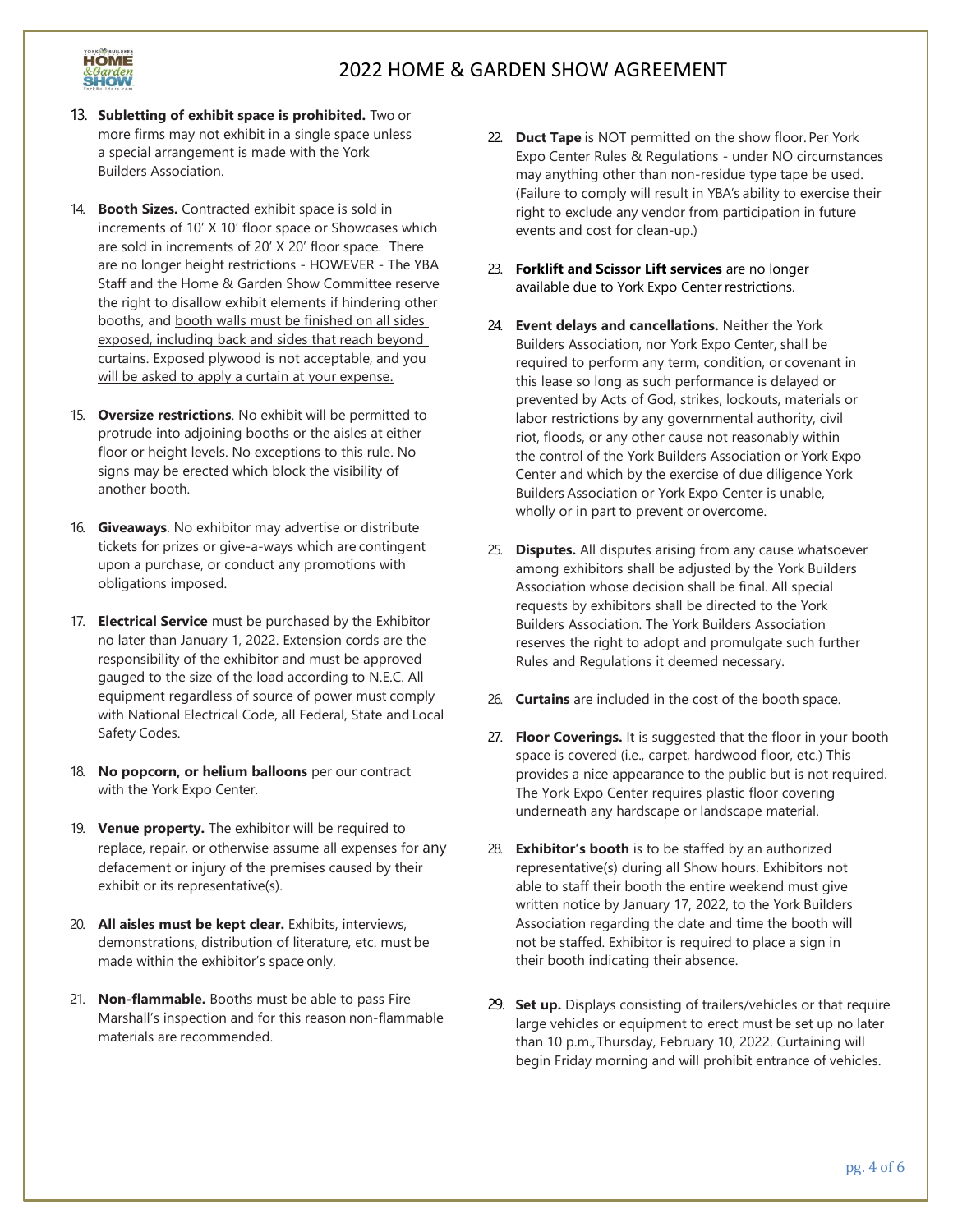

- 30. **Dismantling of Exhibits.** No exhibit shall be dismantled, packed, or removed, in whole or in part, during the scheduled Home Show hours. Exhibits must remain intact and in place until after 3 PM on Sunday, February 13, 2022. (Failure to comply will result in YBA's ability to exercise their right to exclude any vendor from participation in future events.) Booths must be removed no later than 5 pm, Monday, February 14, 2022. Violators will be fined \$150 per item, per day, storage fees - for items remaining inside or outside. There will be an additional fee should our staff have to remove the item from the exhibit building and relocate it. The York Builders Association will not assume any liability for items remaining on the premises after 3 PM on Sunday, February 13, 2022.
- 31. **Cash-n-Carry** sales are allowed from the booth. PA Sales Tax Number must be provided to the York Builders Association at time of booth registration.
- 32. **Exhibitor Attire.** Casual, professional business attire is required of all employees representing the exhibitor in their booth space.
- 33. **Violations.** Any exhibitor breaching or violating any of the above Rules and Regulations shall upon oral notification by the York Builders Association forthwith comply with such Rules and Regulations. If the oral warning is not heeded and violation of the terms and conditions of these regulations on the part of any exhibitor continues, right is hereby given theYork Builders Association to terminate the lease to occupy space at its option, and the York Builders Association may re-enter and take possession of the space occupied by the exhibitor and remove all persons and goods at the exhibitor's own risk and the exhibitor shall pay all expense in connection with such removal and all damages which the York Builders Association may incur, and forfeit all money paid or due the York Builders Association on account thereof.
- 34. **No soliciting** for business shall be permitted in the aisles or in other exhibitor's booths. Samples, catalogs, pamphlets, and publications may be distributed by exhibitors strictly within the confines of their own booth space.
- 35. **Inappropriate behavior by Exhibitor** and/or his/her representatives, including but not limited to use of profane language, or mistreatment of customers or other exhibitors, will be grounds for removal from the show without refund. The York Builders Association and the Home & Garden Show committee reserve the right to amend these rules and make the final decision on any

situation which may not be governed by this contract.

- 36. **No outside booths or displays are allowed,** including vehicles and trailer mounted displays, without the express permission of the York Builders Association.
- 37. **Mailing Paper Forms and Packets**. All Home & Garden Show information can be mailed to you, at your request. Simply email us at: [info@yorkbuilders.com,](mailto:info@yorkbuilders.com) or call us at: (717) 767-2444